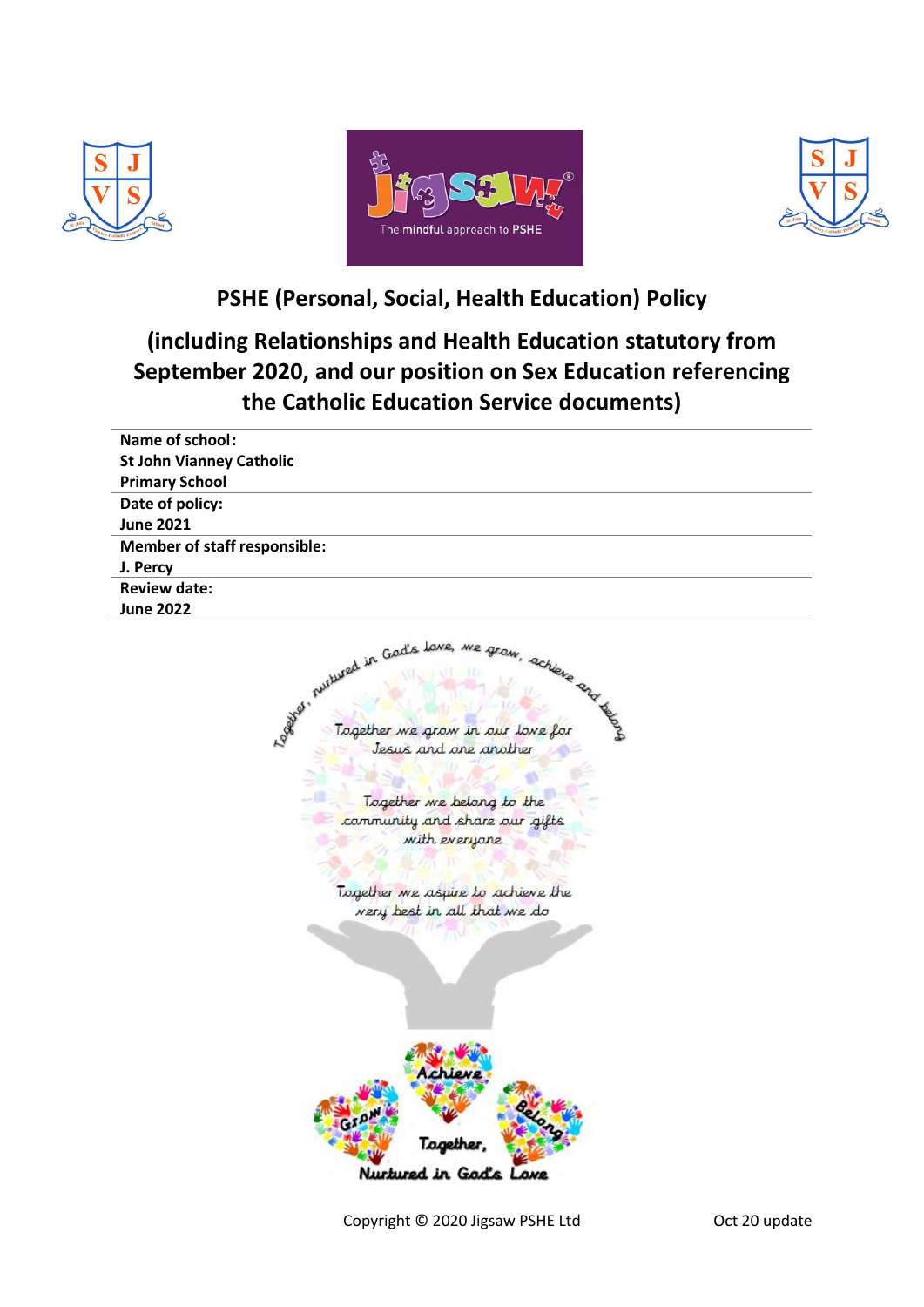## **Context**

All schools must provide a curriculum that is broadly based, balanced and meets the needs of all pupils. Under section 78 of the Education Act 2002 and the Academies Act 2010, a PSHE curriculum:

- Promotes the spiritual, moral, cultural, mental and physical development of pupils at the school and of society, and
- Prepares pupils at the school for the opportunities, responsibilities and experiences of later life.

#### **PSHE**

At St John Vianney Catholic Primary School, we teach Personal, Social, Health Education as a wholeschool approach to underpin children's development as people and because we believe that this also supports their learning capacity.

The Jigsaw Programme offers us a comprehensive, carefully thought-through Scheme of Work which brings consistency and progression to our children's learning in this vital curriculum area. The overview of the programme can be seen on the school website.

This also supports the "Personal Development "and "Behaviour and Attitude" aspects required under the Ofsted Inspection Framework, as well as significantly contributing to the school's Safeguarding and Equality Duties, the Government's British Values agenda and the SMSC (Spiritual, Moral, Social, Cultural) development opportunities provided for our children.

#### **Statutory Relationships and Health Education**

"The Relationships Education, Relationships and Sex Education and Health Education (England) Regulations 2019, made under sections 34 and 35 of the Children and Social Work Act 2017, make Relationships Education compulsory for all pupils receiving primary education…They also make Health Education compulsory in all schools except independent schools. Personal, Social, Health and Economic Education(PSHE) continues to be compulsory in independent schools."

DfE Guidance p.8

"Today's children and young people are growing up in an increasingly complex world and living their lives seamlessly on and offline. This presents many positive and exciting opportunities, but also challenges and risks. In this environment, children and young people need to know how to be safe and healthy, and how to manage their academic, personal and social lives in a positive way."

"This is why we have made Relationships Education compulsory in all primary schools in England…as well as making Health Education compulsory in all state-funded schools."

"In primary schools, we want the subjects to put in place the key building blocks of healthy, respectful relationships, focusing on family and friendships, in all contexts, including online. This will sit alongside the essential understanding of how to be healthy."

" These subjects represent a huge opportunity to help our children and young people develop. The knowledge and attributes gained will support their own, and others' wellbeing and attainment and help young people to become successful and happy adults who make a meaningful contribution to society."

Secretary of State Foreword DfE Guidance 2019 p.4-5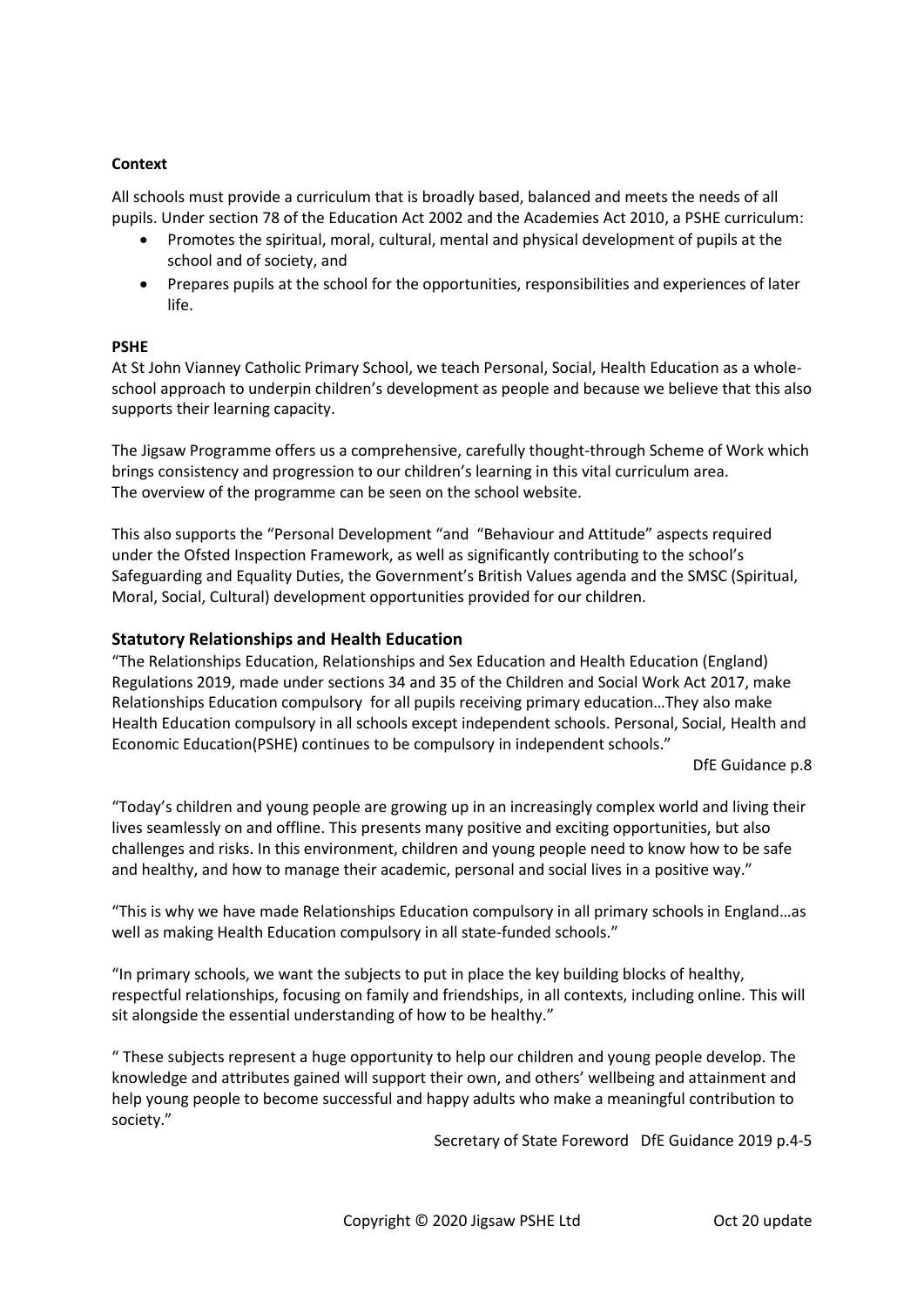"Schools are free to determine how to deliver the content set out in the DfE guidance 2019 in the context of a broad and balanced curriculum. Effective teaching in these subjects will ensure that core knowledge is broken down into units of manageable size and communicated clearly to pupils, in a carefully sequenced way, within a planned programme of lessons."

DfE Guidance p.8

" All schools must have in place a written policy for Relationships Education and RSE."

DfE Guidance p.11

Here, at St John Vianney Catholic Primary School we value PSHE as one way to support children's development as human beings, to enable them to understand and respect who they are, to empower them with a voice and to equip them for life and learning.

We include the statutory Relationships and Health Education within our whole-school PSHE Programme.

To ensure progression and a spiral curriculum, we use Jigsaw, the mindful approach to PSHE, as our chosen teaching and learning programme and tailor it to your children's needs. The mapping document: Jigsaw 3-11 and statutory Relationships and Health Education, shows exactly how Jigsaw and therefore our school, meets the statutory Relationships and Health Education requirements.

This programme's complimentary update policy ensures we are always using the most up to date teaching materials and that our teachers are well-supported.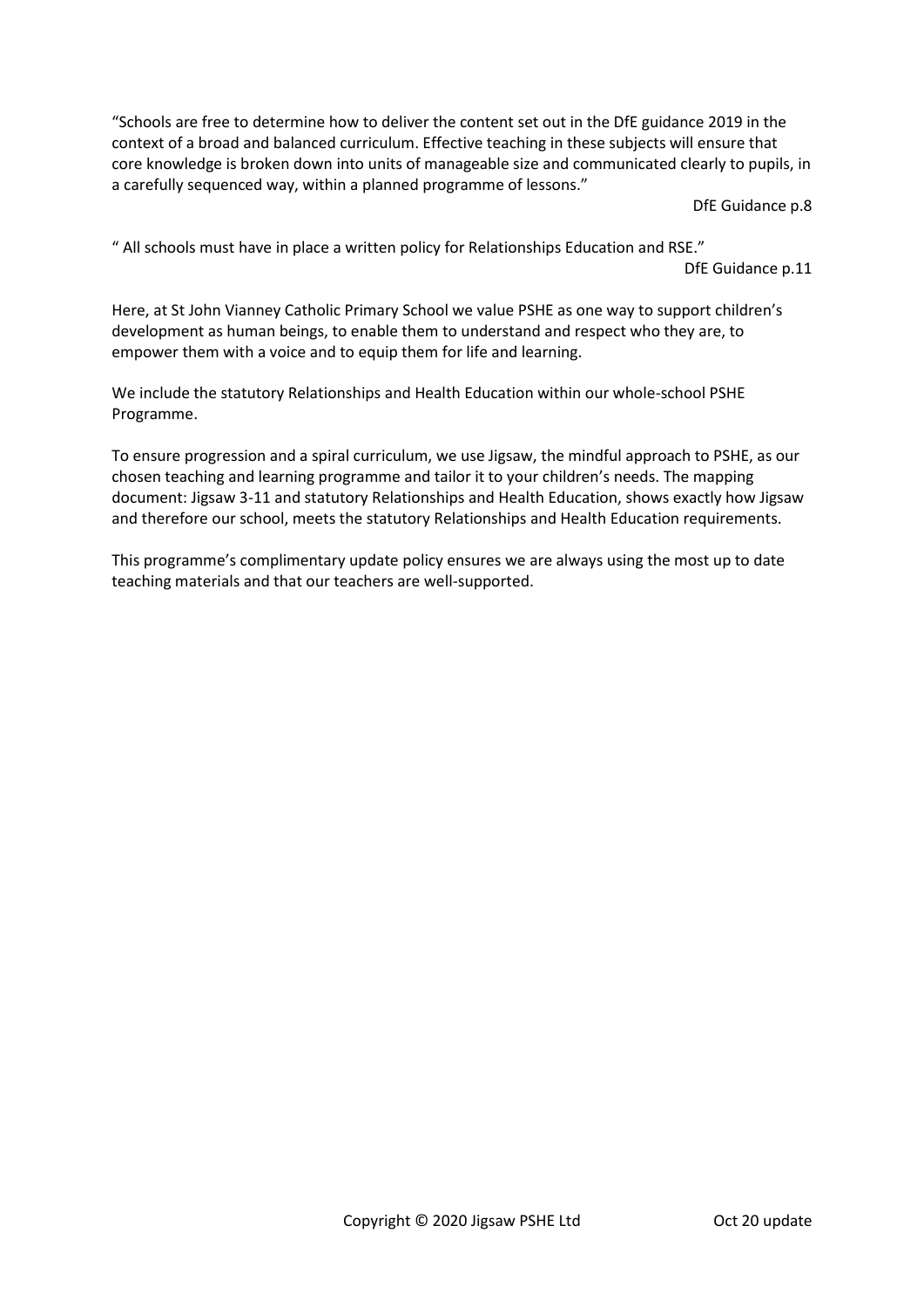Our PSHE policy is informed by existing DfE guidance:

- Keeping Children Safe in Education (statutory guidance)
- Respectful School Communities: Self Review and Signposting Tool (a tool to support a whole school approach that promotes respect and discipline)
- Behaviour and Discipline in Schools (advice for schools, including advice for appropriate behaviour between pupils)
- Equality Act 2010 and schools
- SEND code of practice: 0 to 25 years (statutory guidance)
- Alternative Provision (statutory guidance)
- Mental Health and Behaviour in Schools (advice for schools)
- Preventing and Tackling Bullying (advice for schools, including advice on cyberbullying)
- Sexual violence and sexual harassment between children in schools (advice for schools)
- The Equality and Human Rights Commission Advice and Guidance (provides advice on avoiding discrimination in a variety of educational contexts)
- Promoting Fundamental British Values as part of SMSC in schools (guidance for maintained schools on promoting basic important British values as part of pupils' spiritual, moral, social and cultural (SMSC)
- SMSC requirements for independent schools (guidance for independent schools on how they should support pupils' spiritual, moral, social and cultural development).

This policy also draws on the Catholic Education Service documentation on RSE teaching.

The Jigsaw Programme is aligned to the PSHE Association Programmes of Study for PSHE.

#### **What do we teach when and who teaches it?**

#### **Whole-school approach**

Jigsaw covers all areas of PSHE for the primary phase including statutory Relationships and Health Education. The table below gives the learning theme of each of the six Puzzles (units) and these are taught across the school; the learning deepens and broadens every year.

| <b>Term</b>                              | <b>Puzzle (Unit)</b>      | Content                                                                                                                                |  |
|------------------------------------------|---------------------------|----------------------------------------------------------------------------------------------------------------------------------------|--|
| Autumn 1:                                | Being Me in My<br>World   | Includes understanding my own identity and how I fit well in<br>the class, school and global community. Jigsaw Charter<br>established. |  |
| Autumn 2:                                | Celebrating<br>Difference | Includes anti-bullying (cyber and homophobic bullying<br>included) and understanding                                                   |  |
| Dreams and Goals<br>Spring 1:<br>society |                           | Includes goal-setting, aspirations, who do I want to become<br>and what would I like to do for work and to contribute to               |  |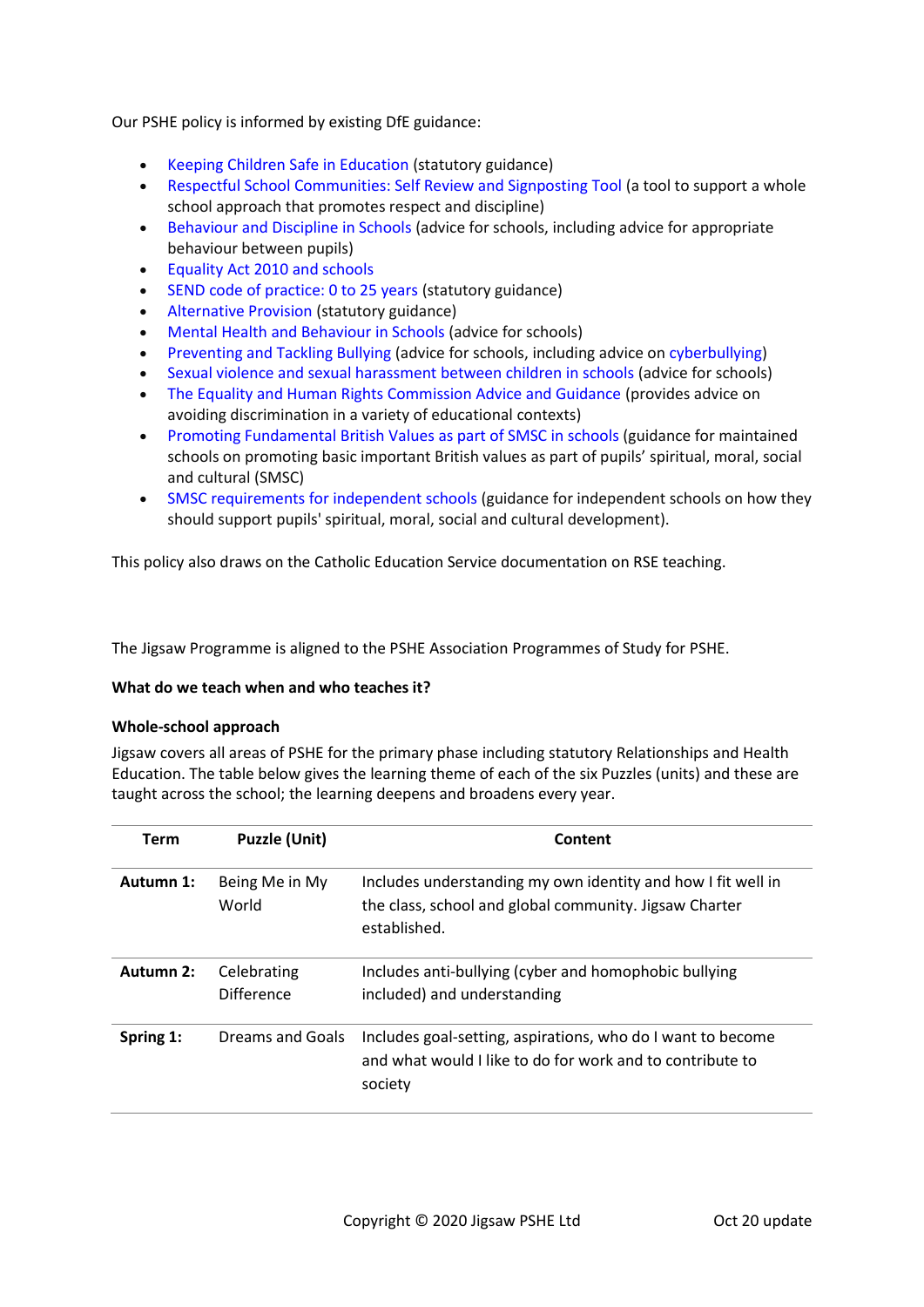| Spring 2: | Healthy Me    | Includes drugs and alcohol education, self-esteem and<br>confidence as well as healthy lifestyle choices, sleep, nutrition,<br>rest and exercise                                                               |
|-----------|---------------|----------------------------------------------------------------------------------------------------------------------------------------------------------------------------------------------------------------|
| Summer 1: | Relationships | Includes understanding friendship, family and other<br>relationships, conflict resolution and communication skills,<br>bereavement and loss                                                                    |
| Summer 2: | Changing Me   | Includes Relationships Education in the context of coping<br>positively with change. These lessons are amended/<br>supplemented to work in line with 'Journey in Love' from the<br>Catholic Education Service. |

At St John Vianney, we allocate approximately one hour to PSHE each week in order to teach the PSHE knowledge and skills in a developmental and age-appropriate way.

These explicit lessons are reinforced and enhanced in many ways:

Assemblies and collective worship, praise and reward system, Learning Charter, through relationships child to child, adult to child and adult to adult across the school. We aim to 'live' what is learnt and apply it to everyday situations in the school community.

Class teachers deliver the weekly lessons to their own classes.

## DEFINING RELATIONSHIP AND SEX EDUCATION

The DfE guidance states that "children and young people need to know how to be safe and healthy, and how to manage their academic, personal and social lives in a positive way" . It is about the development of the pupil's knowledge and understanding of her or him as a sexual being, about what it means to be fully human, called to live in right relationships with self and others and being enabled to make moral decisions in conscience. In primary schools the focus should be on "teaching the fundamental building blocks and characteristics of positive relationships, with particular reference to friendships, family relationships, and relationships with other children and with adults."

# **Relationships Education**

Relationships Education in primary schools will cover 'Families and people who care for me', 'Caring friendships', 'Respectful relationships', 'Online relationships', and 'Being safe'.

The expected outcomes for each of these elements can be found further on in this policy. The way the Jigsaw Programme covers these is explained in the mapping document: Jigsaw 3-11 and Statutory Relationships and Health Education.

It is important to explain that whilst the Relationships Puzzle (unit) in Jigsaw covers most of the statutory Relationships Education, some of the outcomes are also taught elsewhere in Jigsaw e.g. the Celebrating Difference Puzzle helps children appreciate that there are many types of family composition and that each is important to the children involved. This holistic approach ensures the learning is reinforced through the year and across the curriculum.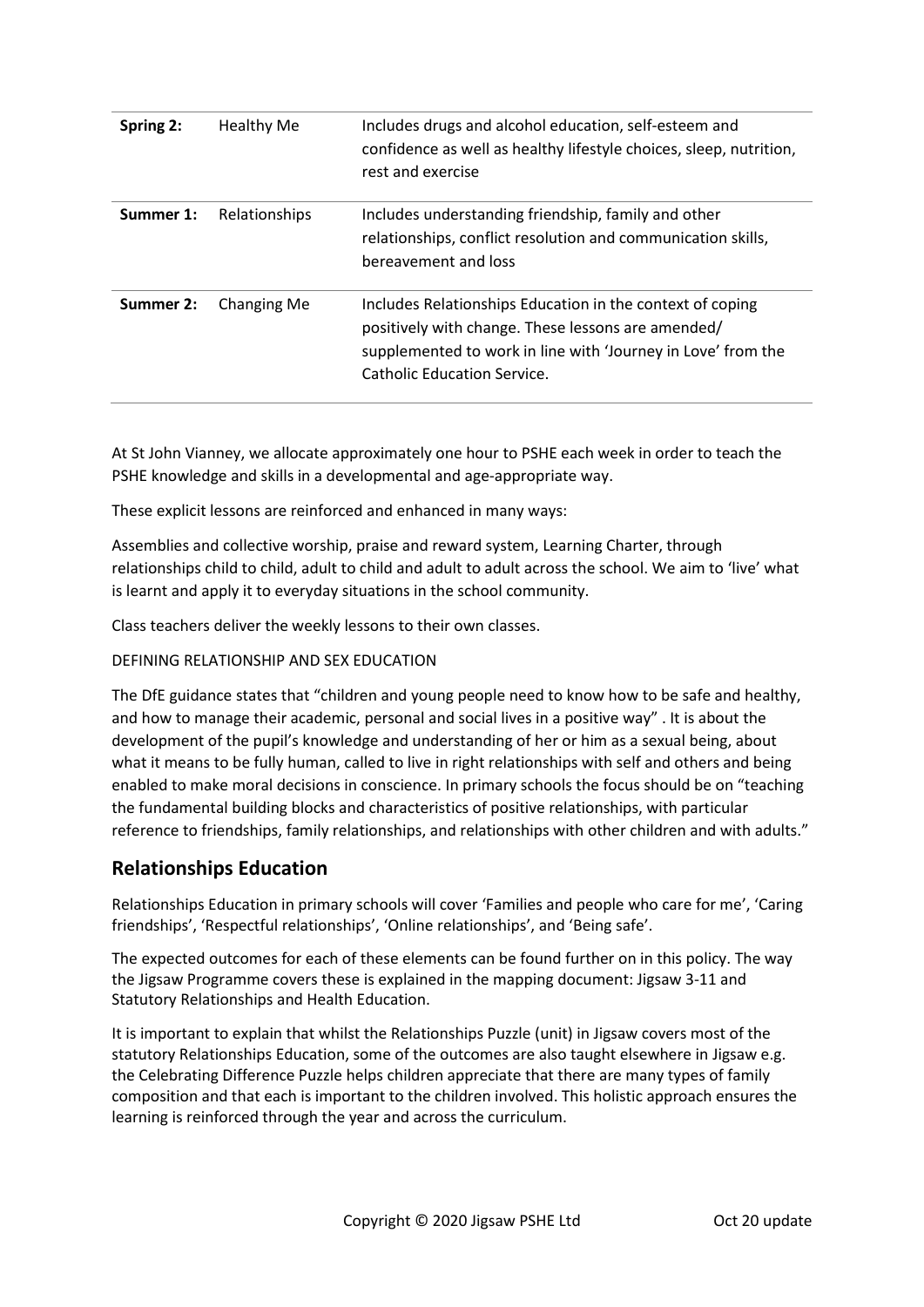# **Health Education**

## *What does the DfE statutory guidance on Health Education expect children to know by the time they leave primary school?*

Health Education in primary schools will cover 'Mental wellbeing', 'Internet safety and harms', Physical health and fitness', Healthy eating', 'Drugs, alcohol and tobacco', 'Health and prevention', 'Basic First Aid', 'Changing adolescent body'.

The expected outcomes for each of these elements can be found further on in this policy. The way the Jigsaw Programme covers these is explained in the mapping document: Jigsaw 3-11 and Statutory Relationships and Health Education.

It is important to explain that whilst the Healthy Me Puzzle (unit) in Jigsaw covers most of the statutory Health Education, some of the outcomes are taught elsewhere in Jigsaw e.g. emotional and mental health is nurtured every lesson through the Calm me time, social skills are grown every lesson through the Connect us activity and respect is enhanced through the use of the Jigsaw Charter.

Also, teaching children about puberty is now a statutory requirement which sits within the Health Education part of the DfE guidance within the 'Changing adolescent body' strand, and in our school this is taught through the 'Journey in Love' materials.

Again, the mapping document transparently shows how the Jigsaw whole-school approach spirals the learning and meets all statutory requirements and more.

# **Sex Education**

The DfE Guidance 2019 (p.23) recommends that all primary schools 'have a sex education programme tailored to the age and the physical and emotional maturity of the pupils.

However, 'Sex Education is not compulsory in primary schools'. (p. 23)

Schools are to determine the content of sex education at primary school. Sex education 'should ensure that both boys and girls are prepared for the changes that adolescence brings and – drawing on knowledge of the human life cycle set out in the national curriculum for science - how a baby is conceived and born'.

#### RATIONALE

#### 'I HAVE COME THAT YOU MIGHT HAVE LIFE AND HAVE IT TO THE FULL' (Jn.10.10)

At St John Vianney, we are involved in relationships and sex education precisely because of our Christian beliefs about God and about the human person. The belief in the unique dignity of the human person made in the image and likeness of God underpins the approach to all education in a Catholic school. Our approach to RSE therefore is rooted in the Catholic Church's teaching of the human person and presented in a positive framework of Christian ideals. At the heart of the Christian life is the Trinity; Father, Son and Spirit in communion, united in loving relationship and embracing all people and all creation. As a consequence of the Christian belief that we are made in the image and likeness of God, gender and sexuality are seen as God's gift, reflect God's beauty, and share in the divine creativity. RSE, therefore, will be placed firmly within the context of relationship as it is there that sexuality grows and develops. Following the guidance of the Bishops of England and Wales and as advocated by the DFE (and the Welsh Assembly Government) RSE will be firmly embedded in the PSHE framework as it is concerned with nurturing human wholeness and integral to the physical, spiritual, emotional, moral, social and intellectual development of pupils. It is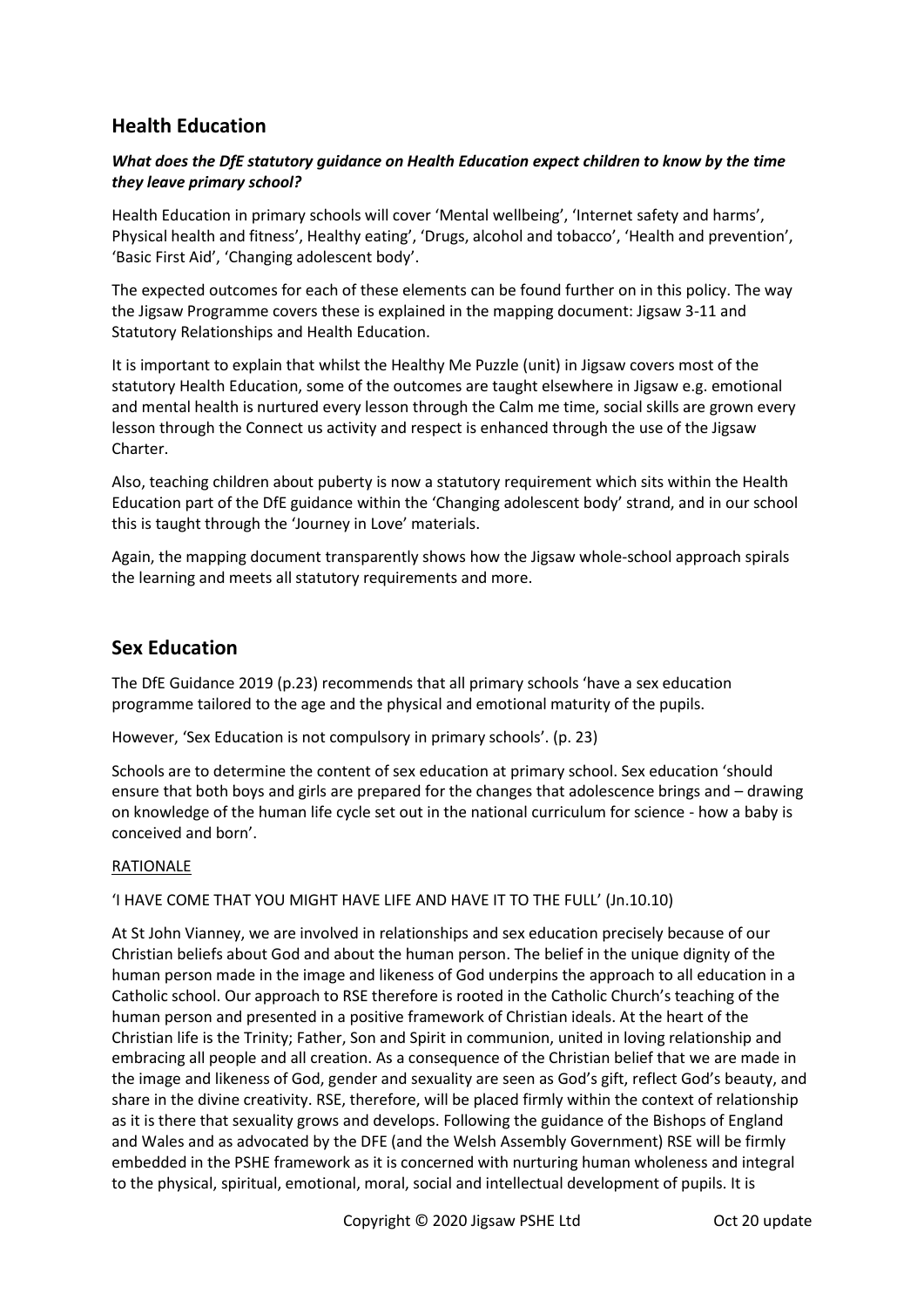centred on Christ's vision of being human as good news and will be positive and prudent, showing the potential for development, while enabling the dangers and risks involved to be understood and appreciated. All RSE will be in accordance with the Church's moral teaching. It will emphasise the central importance of marriage and the family whilst acknowledging that all pupils have a fundamental right to have their life respected whatever household they come from. It will also prepare pupils for life in modern Britain.

Our programme enshrines Catholic values relating to the importance of stable relationships, marriage and family life. It also promotes those virtues which are essential in responding to the God's call to love others with a proper respect for their dignity and the dignity of the human body.

#### Mission Statement:

Our Mission Statement commits us to the education of the whole child (spiritual, physical, intellectual, moral, social, cultural, emotional) and we believe that RSE is an integral part of this education. Furthermore, our school aims state that we will endeavour to raise pupils' self-esteem, help them to grow in knowledge and understanding, recognise the value of all persons and develop caring and sensitive attitudes. It is in this context that we commit ourselves: In partnership with parents, to provide children and young people with a "positive and prudent sexual education" which is compatible with their physical, cognitive, psychological, and spiritual maturity, and rooted in a Catholic vision of education and the human person.

# **Parents' right to request their child be excused from Sex Education**

Parents have the right to withdraw their children from the non-statutory component of sex education in Year 6. This is where sexual intercourse is taught discretely as part of the Physical aspect within Journey In Love the Archdiocesan recommended resource.

Requests for withdrawal should be made in writing and addressed to the headteacher. The headteacher will discuss the request with parents and take appropriate action.

Alternative work will be given to pupils who are withdrawn from RSE.

Parents do not have the right to withdraw their children from Statutory Relationships Education as set out in the DFE guidance 2020.

# **Monitoring and Review**

The Curriculum Committee of the governing body monitors this policy on an annual basis. This committee reports its findings and recommendations to the full governing body, as necessary, if the policy needs modification. The Curriculum Committee gives serious consideration to any comments from parents about the PSHE (RSHE) programme, and makes a record of all such comments. Governors scrutinise and ratify teaching materials to check they are in accordance with the school's ethos.

#### **Equality**

# **This policy will inform the school's Equalities Plan.**

The DfE Guidance 2019 (p. 15) states, " Schools should ensure that the needs of all pupils are appropriately met, and that all pupils understand the importance of equality and respect. Schools must ensure they comply with the relevant provisions of the Equality Act 2010 under which sexual orientation and gender reassignment are amongst the protected characteristics…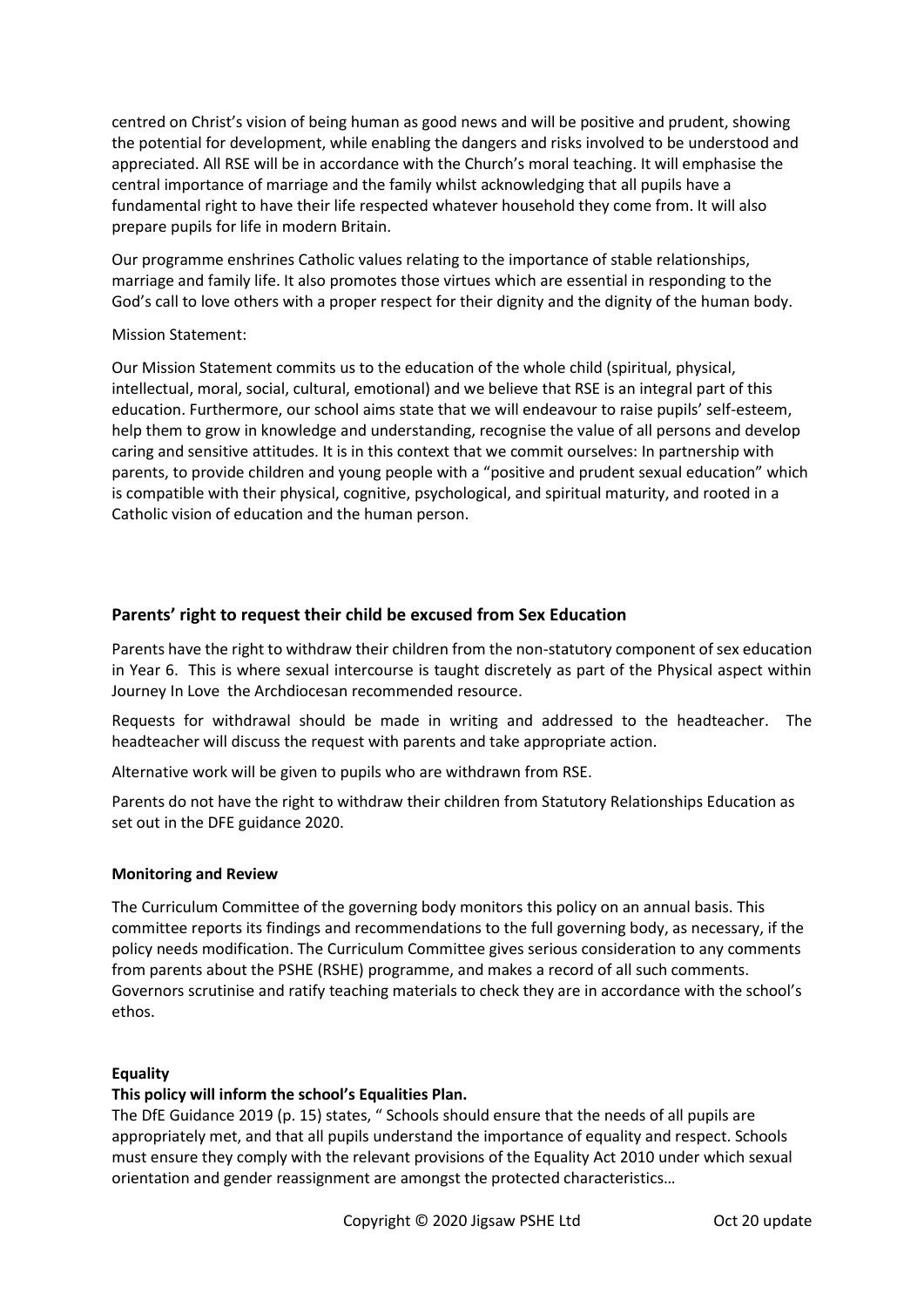At the point at which schools consider it appropriate to teach their pupils about LGBT (Lesbian, Gay, Bisexual, Transgender), they should ensure this content is fully integrated into their programmes of study for this area of the curriculum rather than delivered as a stand-alone unit or lesson. Schools are free to determine how they do this, and we expect all pupils to have been taught LGBT content at a timely point as part of this area of the curriculum".

This can also have an impact on any anti-bullying policies in regard to these characteristics being the reason for the issue.

At xxxxx School we promote respect for all and value every individual child.

We also respect the right of our children, their families and our staff, to hold beliefs, religious or otherwise, and understand that sometimes these may be in tension with our approach to some aspects of Relationships, Health and Sex Education.

For further explanation as to how we approach LGBT relationships in the PSHE (RSHE) Programme please see: 'Including and valuing all children. What does Jigsaw teach about LGBTQ relationships?' which can be downloaded from the 3-11 Community Area, 'Public Information' tab.

## CHILDREN'S QUESTIONS (*Adapted to include Jigsaw Practices)*

The governors want to promote a healthy, positive atmosphere. They want to ensure that pupils can ask questions freely, be confident that their questions will be answered, and be sure that they will be free from bullying or harassment from other children and young people.

## Controversial or Sensitive issues

There will always be sensitive or controversial issues in the field of RSE. These may be matter of maturity, of personal involvement or experience of children, of disagreement with the official teaching of the Church or doubtful, dubious or harmful activity. The governors believe that children are best educated, protected from harm and exploitation by discussing such issues openly within the context of the PSHE programme. The use of the Jigsaw Charter, negotiated between teachers and pupils, will help to create a supportive climate for discussion. Some questions may raise issues which it would not be appropriate for teachers to answer during ordinary class time, e.g., where a child or young person's questions hints at abuse, is deliberately tendentious or is of a personal nature. Jigsaw PSHE provides training for teachers in order to support them in these issues.

# **Policy Review**

This policy is reviewed annually

|                       | Signed Headteacher         | <b>Signed Chair of Governors</b> |  |
|-----------------------|----------------------------|----------------------------------|--|
| Date of policy (New): | Anne-Louise Friar          | Denise Liptrot                   |  |
| June 2021             | 30 <sup>th</sup> July 2021 | 7 <sup>th</sup> September 2021   |  |
| Date of next review:  | June 2022                  |                                  |  |

Jigsaw PSHE documents needed to explain this policy: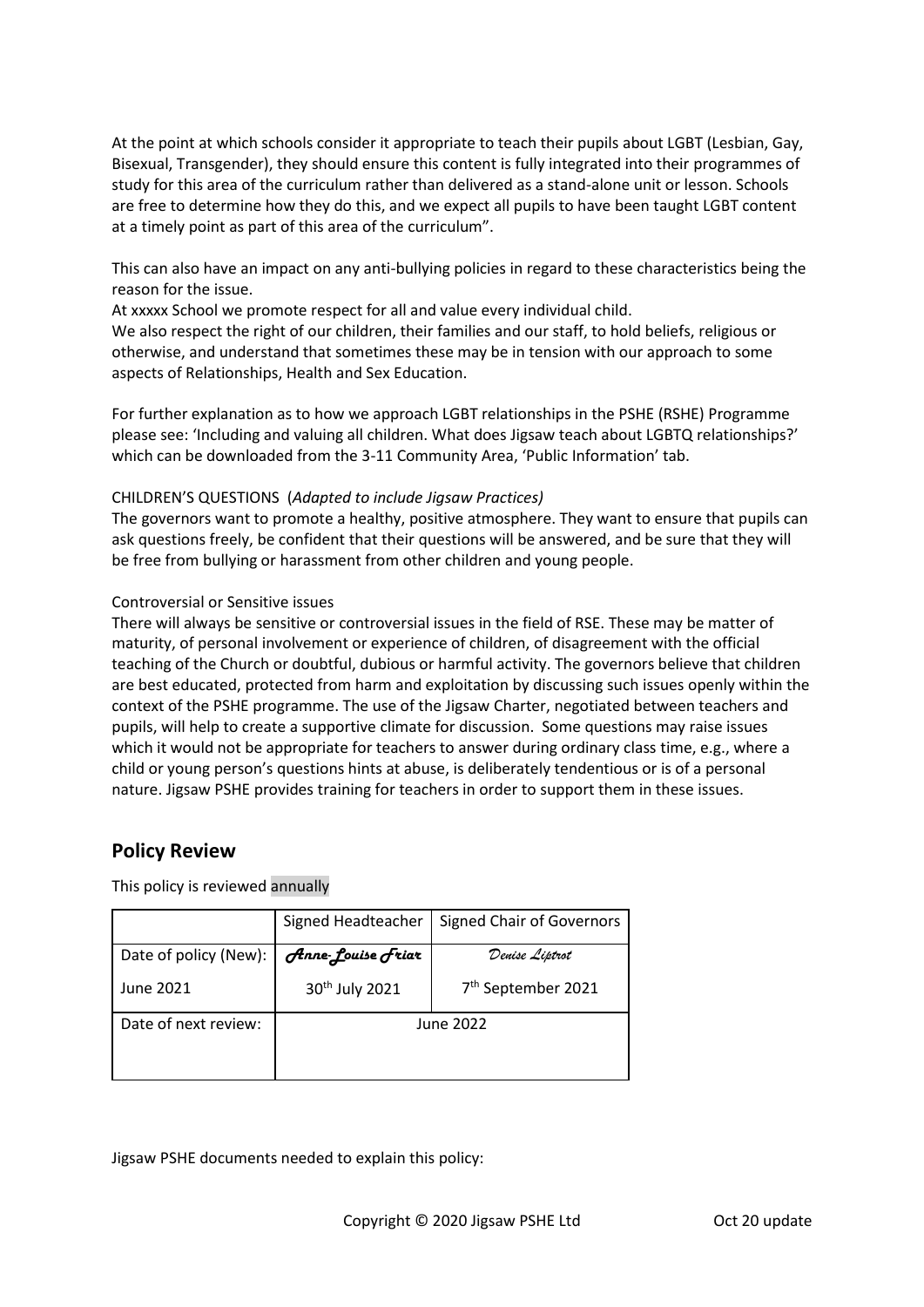- Jigsaw 3-11 and statutory Relationships and Health Education (mapping document)
- Including and valuing all children. What does Jigsaw teach about LGBTQ relationships?
- How can Jigsaw, the mindful approach to PSHE (ages 3-11), support Catholic Schools in delivering Relationships, Health and Sex Education with regard to "Learning to Love" and the DfE statutory requirements for Relationships and Health Education in Primary Schools (England 2019) and Sex Education?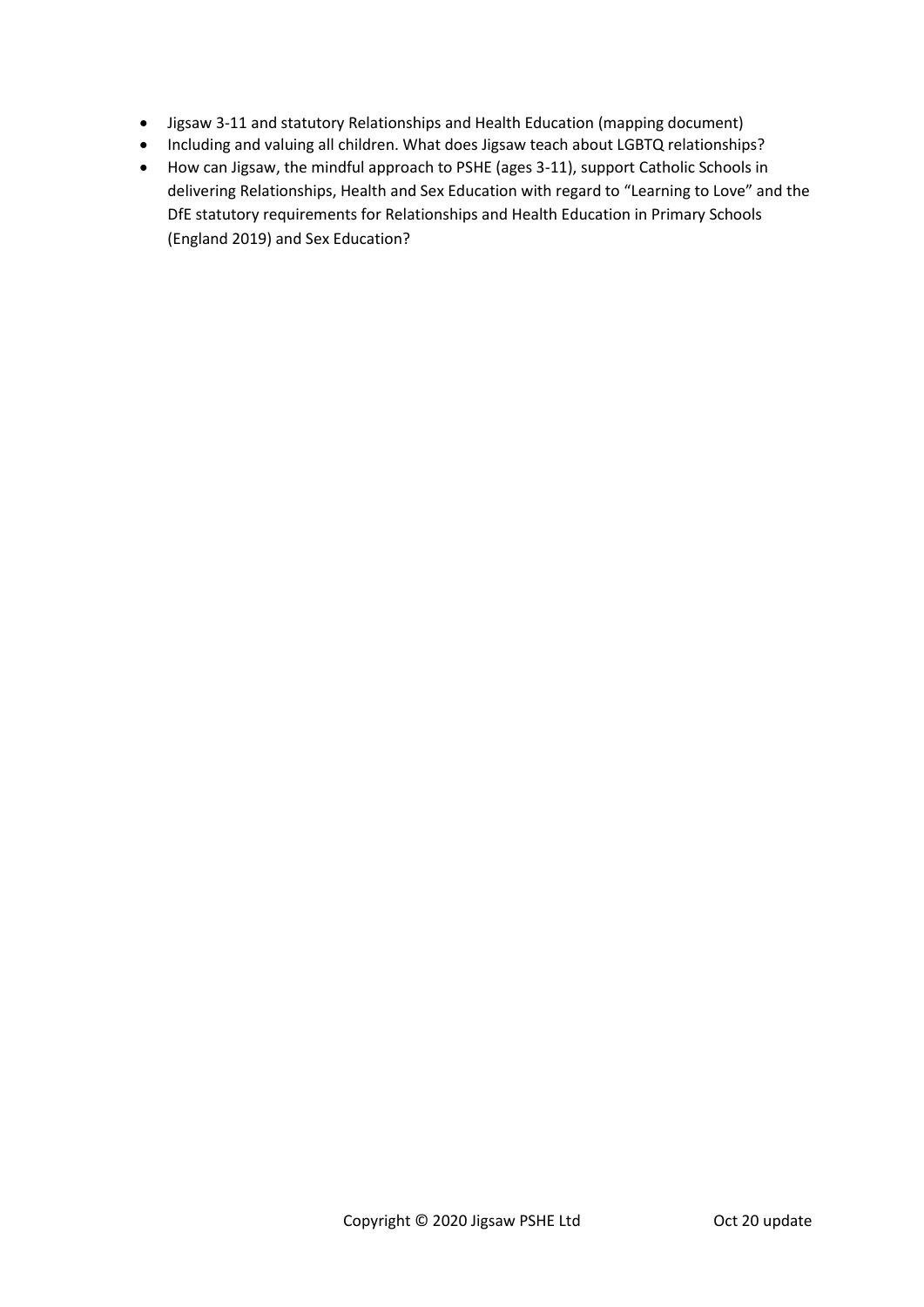# **Relationships Education in Primary schools – DfE Guidance 2019**

The focus in primary school should be on teaching the fundamental building blocks and characteristics of positive relationships, with particular reference to friendships, family relationships, and relationships with other children and with adults. The references R3/H5 etc can be cross-referenced on the Jigsaw mapping documents and Puzzle Maps to show which lessons throughout Jigsaw contribute to which statutory outcomes. All statutory outcomes are covered in the Jigsaw 3-11 Programme.

The guidance states that, by the end of primary school:

|                                                  | <b>Pupils should know</b>                                                                                                                                                                                                                                                                                                                                                                                                                                                                                                                                                                                                                                                                                                                                                                                                                                                                                                                                                                                                                                                                                                                                                                                                                                                                                                                                                                                                              | How Jigsaw provides the solution                                                                                                                                                     |
|--------------------------------------------------|----------------------------------------------------------------------------------------------------------------------------------------------------------------------------------------------------------------------------------------------------------------------------------------------------------------------------------------------------------------------------------------------------------------------------------------------------------------------------------------------------------------------------------------------------------------------------------------------------------------------------------------------------------------------------------------------------------------------------------------------------------------------------------------------------------------------------------------------------------------------------------------------------------------------------------------------------------------------------------------------------------------------------------------------------------------------------------------------------------------------------------------------------------------------------------------------------------------------------------------------------------------------------------------------------------------------------------------------------------------------------------------------------------------------------------------|--------------------------------------------------------------------------------------------------------------------------------------------------------------------------------------|
| <b>Families and</b><br>people who<br>care for me | R1 that families are important for children growing up because they can give love, security<br>and stability.<br>R2 the characteristics of healthy family life, commitment to each other, including in times<br>of difficulty, protection and care for children and other family members, the importance of<br>spending time together and sharing each other's lives.<br>R3 that others' families, either in school or in the wider world, sometimes look different<br>$\bullet$<br>from their family, but that they should respect those differences and know that other<br>children's families are also characterised by love and care.<br>R4 that stable, caring relationships, which may be of different types, are at the heart of<br>$\bullet$<br>happy families, and are important for children's security as they grow up.<br>R5 that marriage represents a formal and legally recognised commitment of two people to<br>$\bullet$<br>each other which is intended to be lifelong (Marriage in England and Wales is available to<br>both opposite sex and same sex couples. The Marriage (Same Sex Couples) Act 2013<br>extended marriage to same sex couples in England and Wales. The ceremony through<br>which a couple get married may be civil or religious).<br>R6 how to recognise if family relationships are making them feel unhappy or unsafe, and<br>$\bullet$<br>how to seek help or advice from others if needed | All of these aspects are covered in<br>lessons within the Puzzles<br>Relationships<br>$\bullet$<br>Changing Me<br>$\bullet$<br><b>Celebrating Difference</b><br>Being Me in My World |
| Caring<br>friendships                            | R7 how important friendships are in making us feel happy and secure, and how people<br>choose and make friends<br>R8 the characteristics of friendships, including mutual respect, truthfulness,<br>$\bullet$                                                                                                                                                                                                                                                                                                                                                                                                                                                                                                                                                                                                                                                                                                                                                                                                                                                                                                                                                                                                                                                                                                                                                                                                                          | All of these aspects are covered in<br>lessons within the Puzzles                                                                                                                    |
|                                                  | trustworthiness, loyalty, kindness, generosity, trust, sharing interests and experiences and<br>support with problems and difficulties                                                                                                                                                                                                                                                                                                                                                                                                                                                                                                                                                                                                                                                                                                                                                                                                                                                                                                                                                                                                                                                                                                                                                                                                                                                                                                 | Relationships<br><b>Celebrating Difference</b>                                                                                                                                       |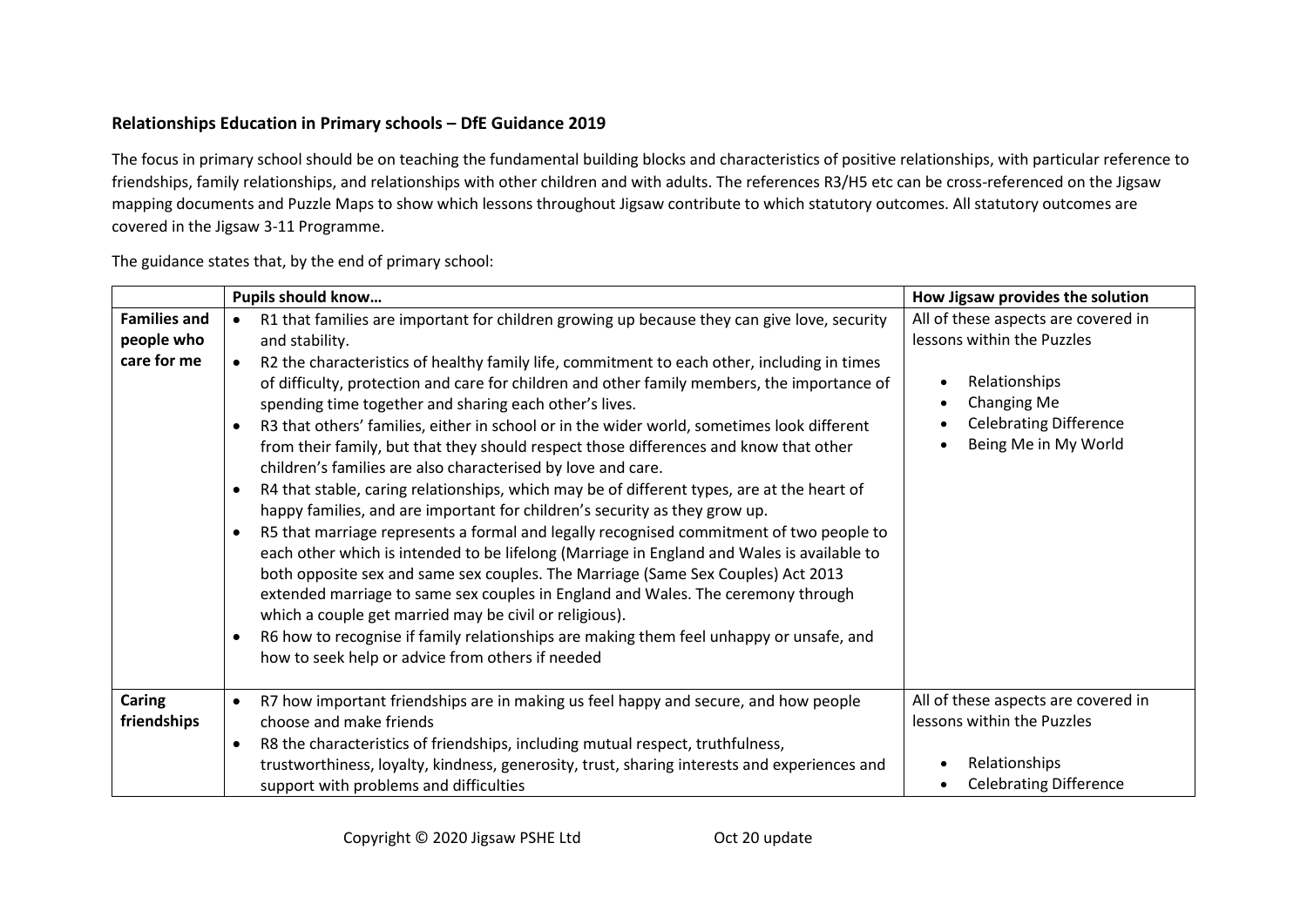|                             | $\bullet$              | R9 that healthy friendships are positive and welcoming towards others and do not make<br>others feel lonely or excluded                                                                                                                             | Being Me in My World<br>$\bullet$                                      |
|-----------------------------|------------------------|-----------------------------------------------------------------------------------------------------------------------------------------------------------------------------------------------------------------------------------------------------|------------------------------------------------------------------------|
|                             | $\bullet$              | R10 that most friendships have ups and downs, and that these can often be worked<br>through so that the friendship is repaired or even strengthened, and that resorting to<br>violence is never right                                               |                                                                        |
|                             | $\bullet$              | R11 how to recognise who to trust and who not to trust, how to judge when a friendship is<br>making them feel unhappy or uncomfortable, managing conflict, how to manage these<br>situations and how to seek help and advice from others, if needed |                                                                        |
| Respectful<br>relationships | $\bullet$              | R12 the importance of respecting others, even when they are very different from them (for<br>example, physically, in character, personality or backgrounds), or make different choices or<br>have different preferences or beliefs                  | All of these aspects are covered in<br>lessons within the Puzzles      |
|                             | $\bullet$<br>$\bullet$ | R13 practical steps they can take in a range of different contexts to improve or support<br>respectful relationships<br>R14 the conventions of courtesy and manners                                                                                 | Relationships<br><b>Celebrating Difference</b><br>Being Me in My World |
|                             | $\bullet$              | R15 the importance of self-respect and how this links to their own happiness                                                                                                                                                                        |                                                                        |
|                             | $\bullet$              | R16 that in school and in wider society they can expect to be treated with respect by<br>others, and that in turn they should show due respect to others, including those in<br>positions of authority                                              |                                                                        |
|                             | $\bullet$              | R17 about different types of bullying (including cyberbullying), the impact of bullying,                                                                                                                                                            |                                                                        |
|                             |                        | responsibilities of bystanders (primarily reporting bullying to an adult) and how to get help                                                                                                                                                       |                                                                        |
|                             | $\bullet$              | R18 what a stereotype is, and how stereotypes can be unfair, negative or destructive                                                                                                                                                                |                                                                        |
|                             |                        | R19 the importance of permission-seeking and giving in relationships with friends, peers<br>and adults                                                                                                                                              |                                                                        |
| Online<br>relationships     | $\bullet$              | R20 that people sometimes behave differently online, including by pretending to be<br>someone they are not.                                                                                                                                         | All of these aspects are covered in<br>lessons within the Puzzles      |
|                             | $\bullet$              | R21 that the same principles apply to online relationships as to face-to-face relationships,<br>including the importance of respect for others online including when we are anonymous.                                                              | Relationships                                                          |
|                             | $\bullet$              | R22 the rules and principles for keeping safe online, how to recognise risks, harmful<br>content and contact, and how to report them.                                                                                                               | Changing Me<br><b>Celebrating Difference</b>                           |
|                             | $\bullet$              | R23 how to critically consider their online friendships and sources of information including<br>awareness of the risks associated with people they have never met.                                                                                  |                                                                        |
|                             | $\bullet$              | R24 how information and data is shared and used online.                                                                                                                                                                                             |                                                                        |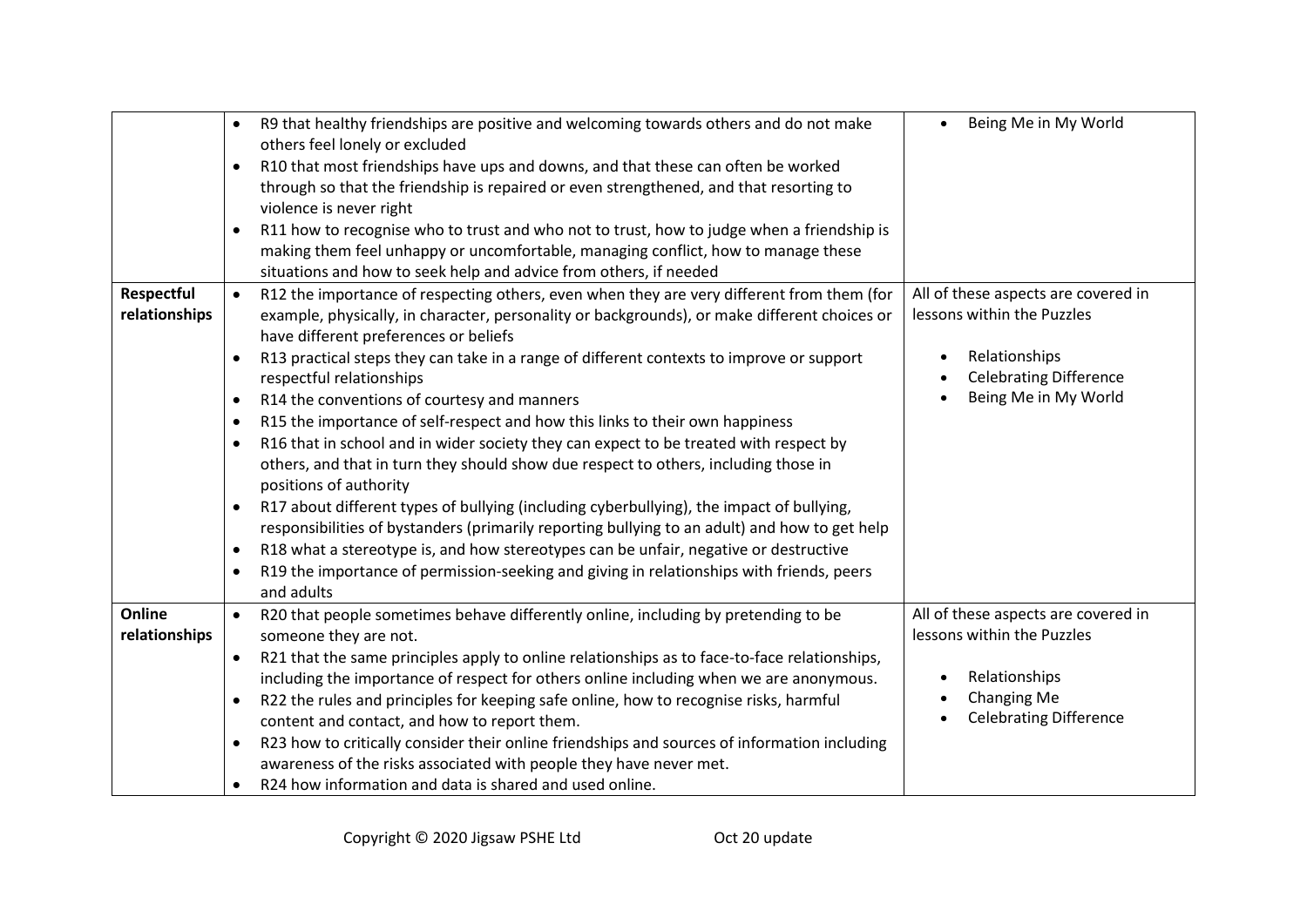| <b>Being safe</b> | R25what sorts of boundaries are appropriate in friendships with peers and others<br>(including in a digital context).                                                            | All of these aspects are covered in<br>lessons within the Puzzles |
|-------------------|----------------------------------------------------------------------------------------------------------------------------------------------------------------------------------|-------------------------------------------------------------------|
|                   | R26 about the concept of privacy and the implications of it for both children and adults;<br>including that it is not always right to keep secrets if they relate to being safe. | Relationships                                                     |
|                   | R27 that each person's body belongs to them, and the differences between appropriate<br>and inappropriate or unsafe physical, and other, contact.                                | Changing Me<br><b>Celebrating Difference</b>                      |
|                   | R28 how to respond safely and appropriately to adults they may encounter (in all contexts,<br>including online) whom they do not know.                                           |                                                                   |
|                   | R29 how to recognise and report feelings of being unsafe or feeling bad about any adult.                                                                                         |                                                                   |
|                   | R30 how to ask for advice or help for themselves or others, and to keep trying until they<br>are heard,                                                                          |                                                                   |
|                   | R31 how to report concerns or abuse, and the vocabulary and confidence needed to do so.                                                                                          |                                                                   |
|                   | R32 where to get advice e.g. family, school and/or other sources.                                                                                                                |                                                                   |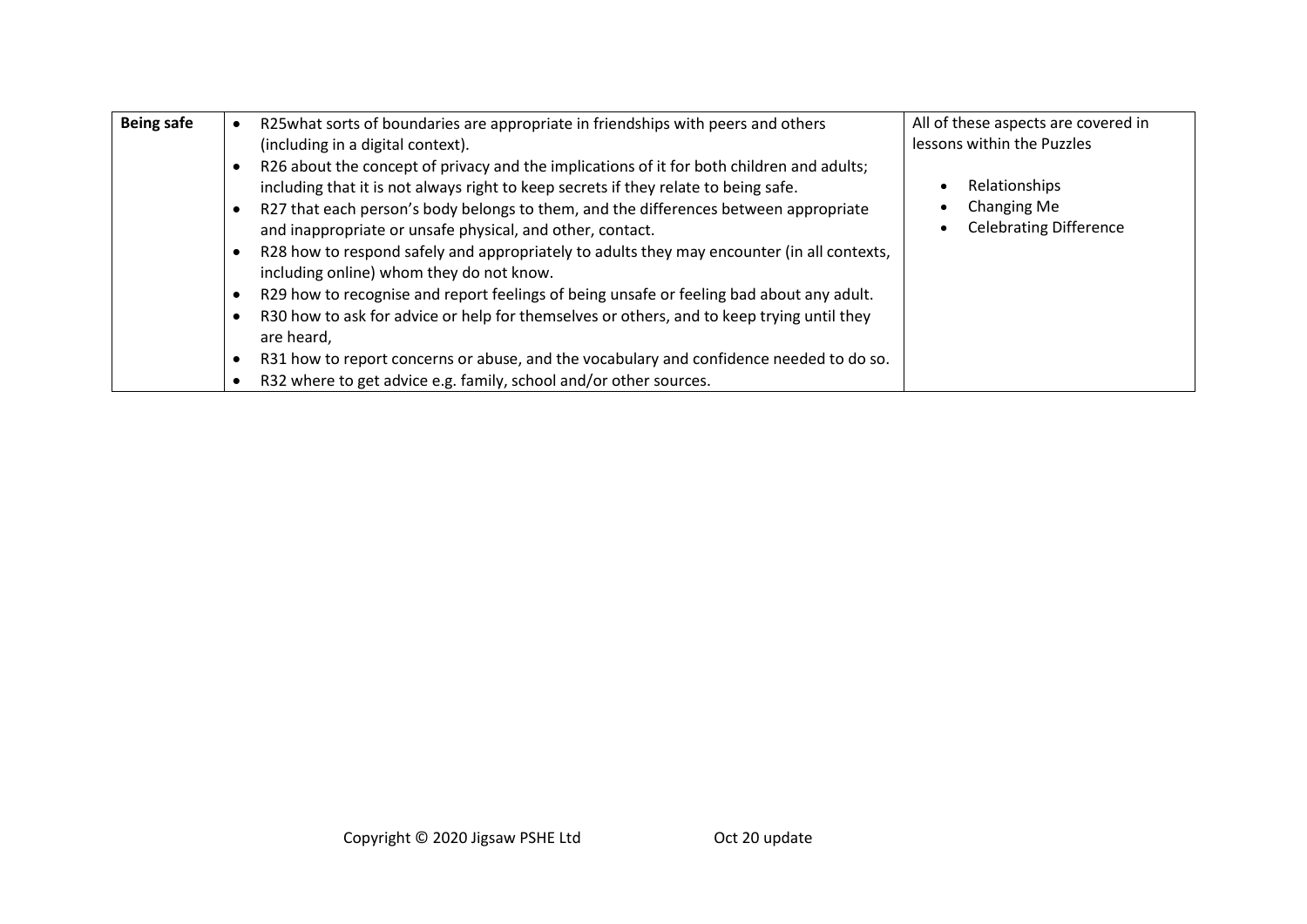# **Physical health and mental well-being education in Primary schools – DfE Guidance**

The focus in primary school should be on teaching the characteristics of good physical health and mental wellbeing. Teachers should be clear that mental well-being is a normal part of daily life, in the same way as physical health.

By the end of primary school:

|                         | <b>Pupils should know</b>                                                                                                                                                                                                                                                                                                                                                                                                                                                                                                                                                                                                                                                                                                                                                                                                                                                                                                                                                                                                                                                                                                                                                                                                                                                               | How Jigsaw provides the solution                                                                                                                                                  |
|-------------------------|-----------------------------------------------------------------------------------------------------------------------------------------------------------------------------------------------------------------------------------------------------------------------------------------------------------------------------------------------------------------------------------------------------------------------------------------------------------------------------------------------------------------------------------------------------------------------------------------------------------------------------------------------------------------------------------------------------------------------------------------------------------------------------------------------------------------------------------------------------------------------------------------------------------------------------------------------------------------------------------------------------------------------------------------------------------------------------------------------------------------------------------------------------------------------------------------------------------------------------------------------------------------------------------------|-----------------------------------------------------------------------------------------------------------------------------------------------------------------------------------|
| <b>Mental wellbeing</b> | H1 that mental wellbeing is a normal part of daily life, in the same way as<br>$\bullet$<br>physical health.<br>H2 that there is a normal range of emotions (e.g. happiness, sadness,<br>$\bullet$<br>anger, fear, surprise, nervousness) and scale of emotions that all humans<br>experience in relation to different experiences and situations.<br>H3 how to recognise and talk about their emotions, including having a<br>$\bullet$<br>varied vocabulary of words to use when talking about their own and<br>others' feelings.<br>H4 how to judge whether what they are feeling and how they are<br>$\bullet$<br>behaving is appropriate and proportionate.<br>H5 the benefits of physical exercise, time outdoors, community<br>$\bullet$<br>participation, voluntary and service-based activity on mental well-being<br>and happiness.<br>H6 simple self-care techniques, including the importance of rest, time<br>$\bullet$<br>spent with friends and family and the benefits of hobbies and interests.<br>H7 isolation and loneliness can affect children and that it is very<br>$\bullet$<br>important for children to discuss their feelings with an adult and seek<br>support.<br>H8 that bullying (including cyberbullying) has a negative and often lasting<br>$\bullet$ | All of these aspects are covered in lessons within<br>the Puzzles<br><b>Healthy Me</b><br>Relationships<br>$\bullet$<br>Changing Me<br>$\bullet$<br><b>Celebrating Difference</b> |
|                         | impact on mental well-being.<br>H9 where and how to seek support (including recognising the triggers for<br>$\bullet$<br>seeking support), including whom in school they should speak to if they<br>are worried about their own or someone else's mental well-being or<br>ability to control their emotions (including issues arising online).                                                                                                                                                                                                                                                                                                                                                                                                                                                                                                                                                                                                                                                                                                                                                                                                                                                                                                                                          |                                                                                                                                                                                   |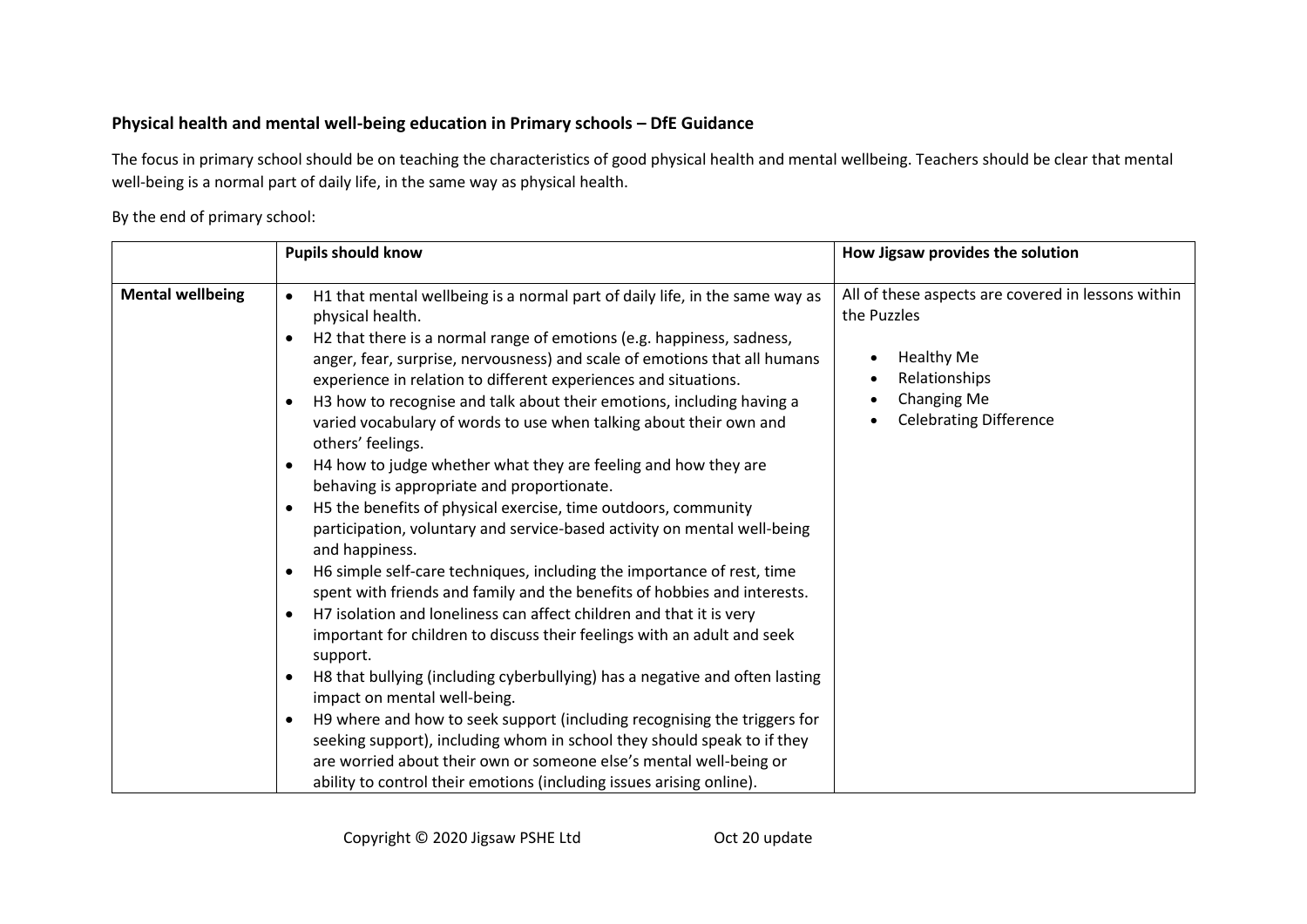|                                       | H10 it is common for people to experience mental ill health. For many<br>people who do, the problems can be resolved if the right support is made<br>available, especially if accessed early enough.                                                                                                                                                                                                                                                                                                                                                                                                                                                                                                                                                                                                                                                                                                                                                                                                                                                                                                                                                        |                                                                                                         |
|---------------------------------------|-------------------------------------------------------------------------------------------------------------------------------------------------------------------------------------------------------------------------------------------------------------------------------------------------------------------------------------------------------------------------------------------------------------------------------------------------------------------------------------------------------------------------------------------------------------------------------------------------------------------------------------------------------------------------------------------------------------------------------------------------------------------------------------------------------------------------------------------------------------------------------------------------------------------------------------------------------------------------------------------------------------------------------------------------------------------------------------------------------------------------------------------------------------|---------------------------------------------------------------------------------------------------------|
| Internet safety and<br>harms          | H11 that for most people the internet is an integral part of life and has<br>$\bullet$<br>many benefits.<br>H12 about the benefits of rationing time spent online, the risks of<br>$\bullet$<br>excessive time spent on electronic devices and the impact of positive and<br>negative content online on their own and others' mental and physical<br>wellbeing.<br>H13 how to consider the effect of their online actions on others and<br>$\bullet$<br>knowhow to recognise and display respectful behaviour online and the<br>importance of keeping personal information private.<br>H14 why social media, some computer games and online gaming, for<br>$\bullet$<br>example, are age restricted.<br>H15 that the internet can also be a negative place where online abuse,<br>trolling, bullying and harassment can take place, which can have a<br>negative impact on mental health.<br>H16 how to be a discerning consumer of information online including<br>understanding that information, including that from search engines, is<br>ranked, selected and targeted.<br>H17 where and how to report concerns and get support with issues<br>online. | All of these aspects are covered in lessons within<br>the Puzzles<br>Relationships<br><b>Healthy Me</b> |
| <b>Physical health and</b><br>fitness | H18 the characteristics and mental and physical benefits of an active<br>$\bullet$<br>lifestyle.<br>H19 the importance of building regular exercise into daily and weekly<br>$\bullet$<br>routines and how to achieve this; for example, walking or cycling to<br>school, a daily active mile or other forms of regular, vigorous exercise.<br>H20 the risks associated with an inactive lifestyle (including obesity).<br>$\bullet$<br>H21 how and when to seek support including which adults to speak to in<br>school if they are worried about their health.                                                                                                                                                                                                                                                                                                                                                                                                                                                                                                                                                                                            | All of these aspects are covered in lessons within<br>the Puzzles<br><b>Healthy Me</b>                  |
| <b>Healthy eating</b>                 | H22 what constitutes a healthy diet (including understanding calories and<br>$\bullet$<br>other nutritional content).                                                                                                                                                                                                                                                                                                                                                                                                                                                                                                                                                                                                                                                                                                                                                                                                                                                                                                                                                                                                                                       | All of these aspects are covered in lessons within<br>the Puzzles                                       |